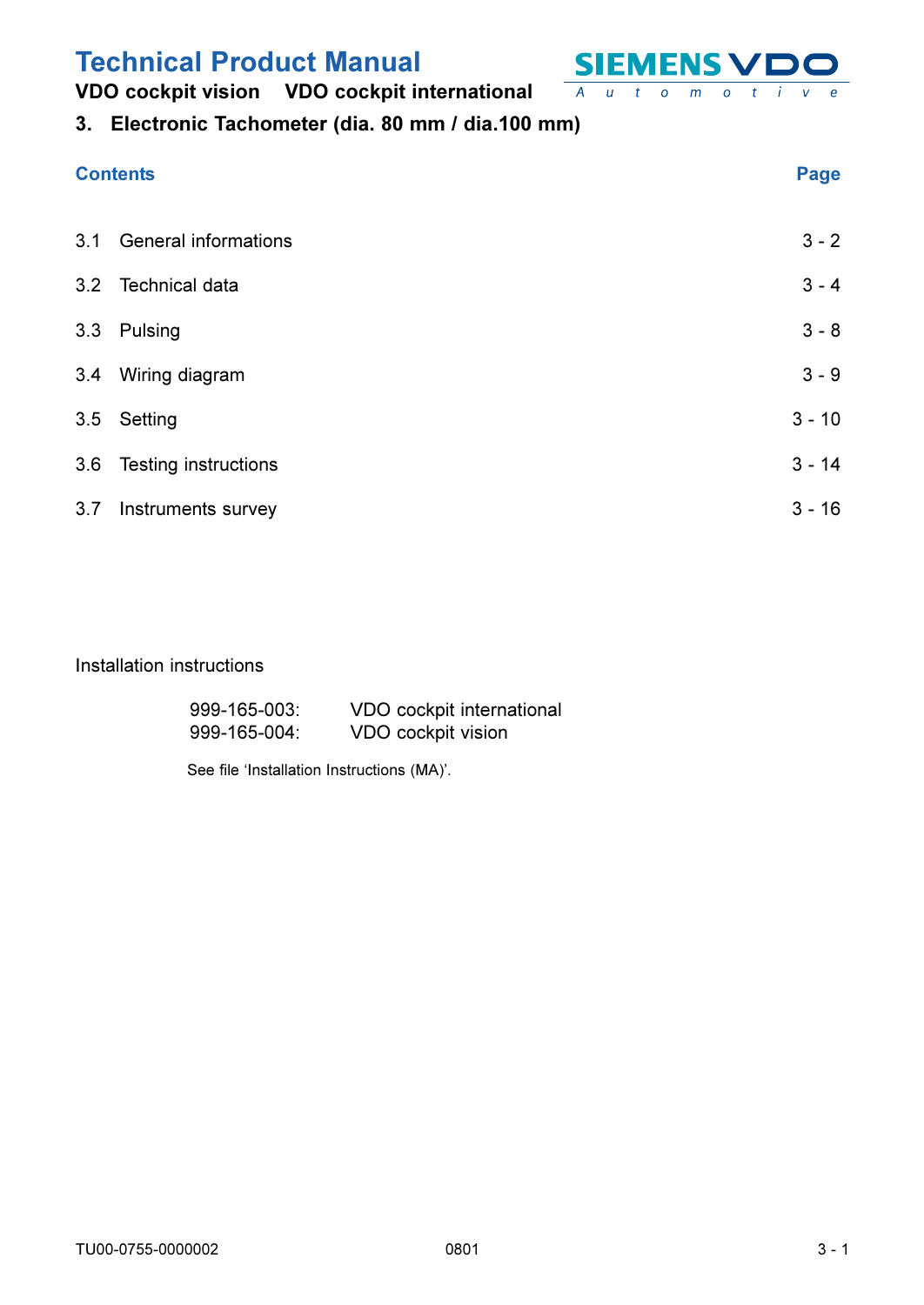<span id="page-1-0"></span>VDO cockpit vision VDO cockpit international



## 3. Electronic Tachometer (dia. 80 mm / dia.100 mm)

### **3.1 General Informations**

The electronic tachometer has been designed for land-bound vehicles only (with the exception of motorcycles). The instrument has an analog engine speed display in RPM x 100.

The instrument is pulsed by terminal 1 of the ignition coil in the case of petrol engines (4, 6, 8 cylinders, four-stroke), by terminal W of the alternator in the case of diesel engines.

The instrument is set by 3 coding switches and a potentiometer at the back of the instrument.



The lamp sockets are clipped in. To replace the light bulb, carefully, with the thumb, push the lamp holder out to the side.

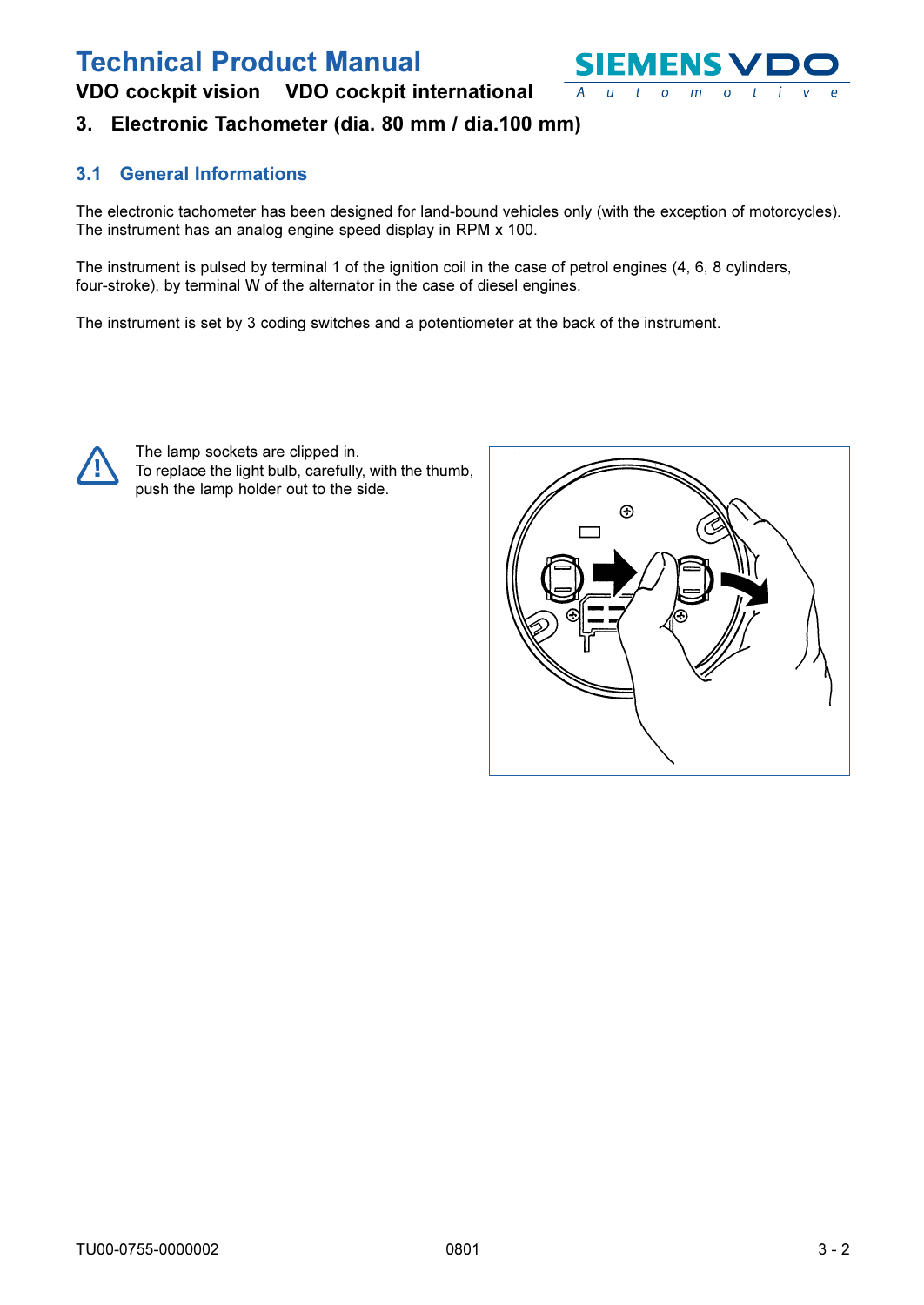VDO cockpit vision VDO cockpit international



## 3. Electronic Tachometer (dia. 80 mm / dia.100 mm)

#### **General Informations**  $3.1$

#### **Designation of function** Movement: System Ke (to 320°) (Turning magnet ratio measuring movement, pointer deflection up to 320°)

A turning magnet ratio measuring movement is the main component of the tachometer. It converts the current pulses from the sensor to an analog display on a dial. An electronic circuit converts varying current pulses to unified pulses, which are fed to the turning magnet movement. The turning magnet ratio measuring movement applies the principle of the current ratio of two separate coils. Two stationary coils generate a magnetic field as a function of the current flowing through them. The magnetic field resulting from these two fields moves a two-pole magnet disc carrying a pointer. The pointer deflection is a function of the ratio of the two currents flowing through the coils.

A shielding casing prevents the effect of external magnetic fields.

The special electtronic system controlling the movement permits a pointer deflection of 320°. The rotation is limited by a pin on the turning magnet moving in a groove of the coil carrier; the opposing force is generated by a spiral spring.

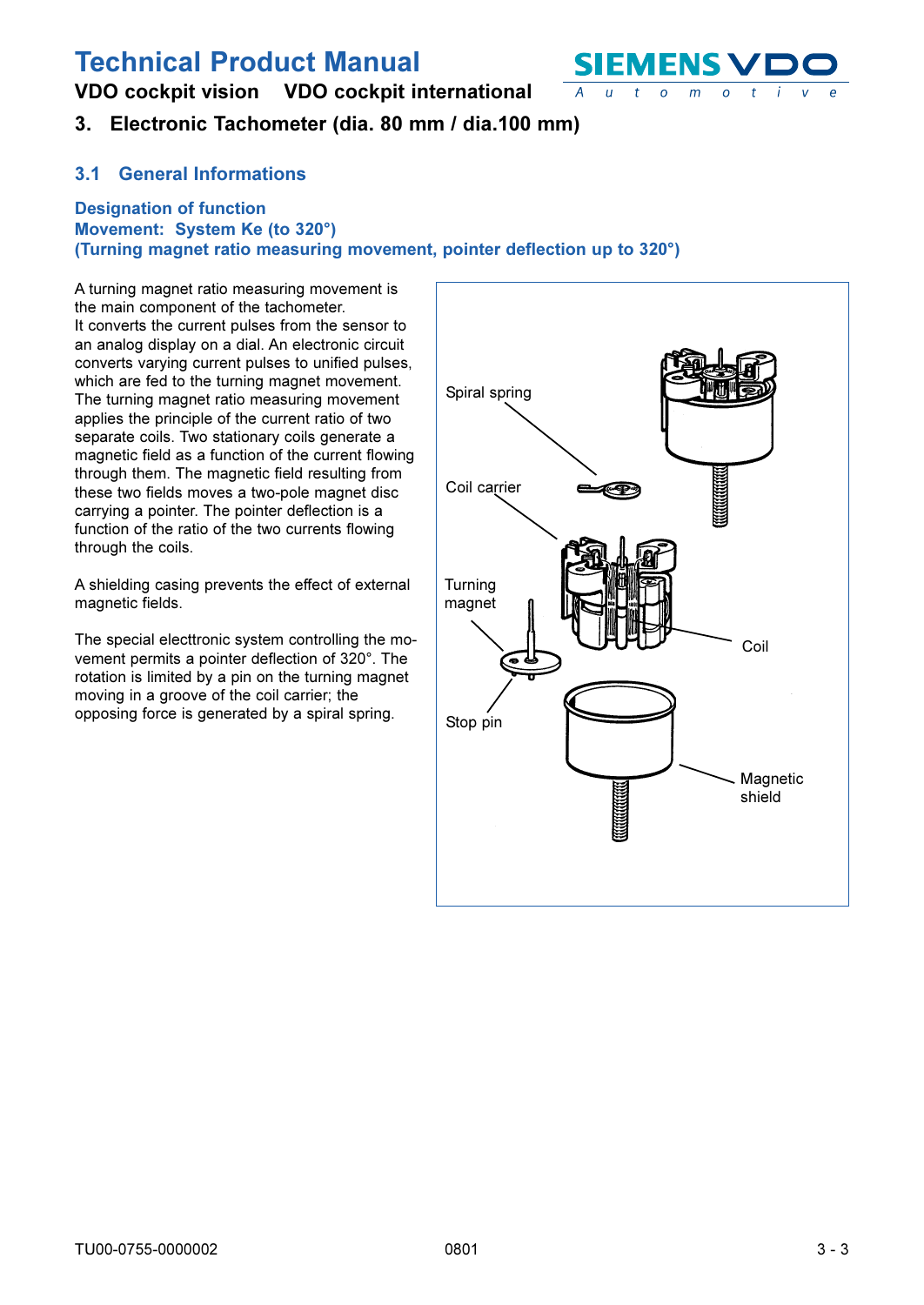<span id="page-3-0"></span>VDO cockpit vision VDO cockpit international

3. Electronic Tachometer (dia. 80 mm / dia.100 mm)

| Operating voltage:                                                 | 10.8  16 V                                            | <b>VDO cockpit vision</b>                                                                                                                                                                          |
|--------------------------------------------------------------------|-------------------------------------------------------|----------------------------------------------------------------------------------------------------------------------------------------------------------------------------------------------------|
| Input signal voltage:                                              | $U_{\text{low}}$ : max. 5 V                           | dia. 80 mm<br><b>Backlight</b>                                                                                                                                                                     |
|                                                                    | $U_{\text{high}}$ : min. 7,5 V                        |                                                                                                                                                                                                    |
| Movement:                                                          | System Ke $(\rightarrow 320^\circ)$                   |                                                                                                                                                                                                    |
| Pickup:                                                            | terminal 1 ignition coil (fuel engine)                |                                                                                                                                                                                                    |
|                                                                    | terminal W alternator (diesel engine)                 |                                                                                                                                                                                                    |
|                                                                    | Current consumption: < 100 mA (without illumination)  |                                                                                                                                                                                                    |
| Operating temp.:                                                   | $-20^{\circ}$ C  + 70 $^{\circ}$ C                    |                                                                                                                                                                                                    |
| Storage temperature: $-30^{\circ}$ C  + 85°C                       |                                                       |                                                                                                                                                                                                    |
| Illumination:                                                      | 2 light bulbs 12 V, 2 W                               | <b>RPM x100</b>                                                                                                                                                                                    |
|                                                                    | 4 colour caps, 2 green and 2 red                      |                                                                                                                                                                                                    |
| Protection:                                                        | IP64 DIN 40050 from the front                         | O                                                                                                                                                                                                  |
|                                                                    | housing 'ozon'-proof, 'UV'-proof                      | 60                                                                                                                                                                                                 |
|                                                                    | CE approved, reverse-polarity                         |                                                                                                                                                                                                    |
|                                                                    | protection                                            |                                                                                                                                                                                                    |
| EMC test:                                                          | according to EN 13309 and ISO 13766                   | VDO                                                                                                                                                                                                |
| Vibration resistance:                                              | max. 1g eff., 25  500 Hz,                             |                                                                                                                                                                                                    |
|                                                                    | duration 8h, f: 1 octave/min.                         |                                                                                                                                                                                                    |
| Nominal position:                                                  | NL 0 to NL 90, DIN 16257                              |                                                                                                                                                                                                    |
| Mounting hole: dia. 81mm                                           | Clamping width<br>0.512mm<br>91mm max.<br>WWW<br>48mm | Coding switches<br>5mm<br>85 <sub>mm</sub><br>−।<br>ਹੱ<br>$\overline{\mathbf{8}}$<br>6<br>80m<br>O<br>$4 \t3 \t2$<br>Potentiometer                                                                 |
| Thread for clamp ring<br>(Clamping width 0.5  12mm<br>or 12  23mm) |                                                       |                                                                                                                                                                                                    |
| 6  25 pulses/revolution<br>(adjustable)                            |                                                       | Pin assignment:<br>+ 24 V (for 24 V instrument)<br>Pin 1:<br>Terminal 15<br>+ 12 V (for 12 V instrument)<br>Pin 2:<br>Terminal 15<br>Ground<br>Pin 3:<br>Signal input<br>Pin 4:<br>Terminal 1 or W |

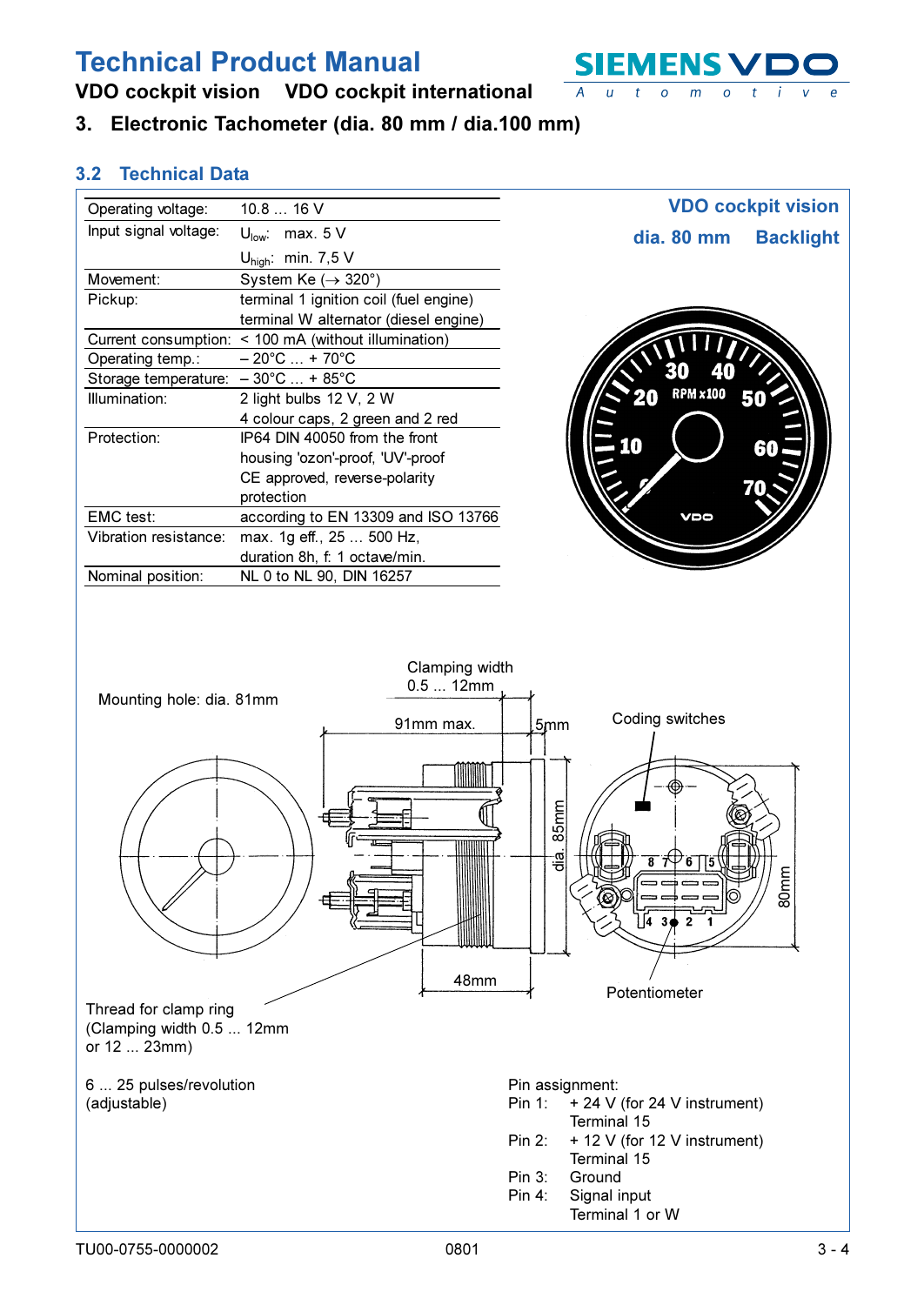VDO cockpit vision VDO cockpit international

3. Electronic Tachometer (dia. 80 mm / dia.100 mm)

| Operating voltage:                           | 10.8  16 V                                           |                 | <b>VDO cockpit vision</b> |
|----------------------------------------------|------------------------------------------------------|-----------------|---------------------------|
| Input signal voltage:                        | $U_{\text{low}}$ : max. 5 V                          | dia. 100 mm     | <b>Backlight</b>          |
|                                              | $U_{\text{high}}$ : min. 7,5 V                       |                 |                           |
| Movement:                                    | System Ke $(\rightarrow 320^\circ)$                  |                 |                           |
| Pickup:                                      | terminal 1 ignition coil (fuel engine)               |                 |                           |
|                                              | terminal W alternator (diesel engine)                |                 |                           |
|                                              | Current consumption: < 100 mA (without illumination) |                 |                           |
| Operating temp.:                             | $-20^{\circ}$ C  + 70 $^{\circ}$ C                   |                 |                           |
| Storage temperature: $-30^{\circ}$ C  + 85°C |                                                      | <b>RPM x100</b> |                           |
| Illumination:                                | 2 light bulbs 12 V, 2 W                              |                 |                           |
|                                              | 4 colour caps, 2 green and 2 red                     |                 |                           |
| Protection:                                  | IP64 DIN 40050 from the front                        |                 |                           |
|                                              | housing 'ozon'-proof, 'UV'-proof                     |                 |                           |
|                                              | CE approved, reverse-polarity                        |                 |                           |
|                                              | protection                                           |                 |                           |
| EMC test:                                    | according to EN 13309 and ISO 13766                  | VDO             |                           |
| Vibration resistance:                        | max. 1g eff., 25  500 Hz,                            |                 |                           |
|                                              | duration 8h, f: 1 octave/min.                        |                 |                           |
| Nominal position:                            | NL 0 to NL 90, DIN 16257                             |                 |                           |



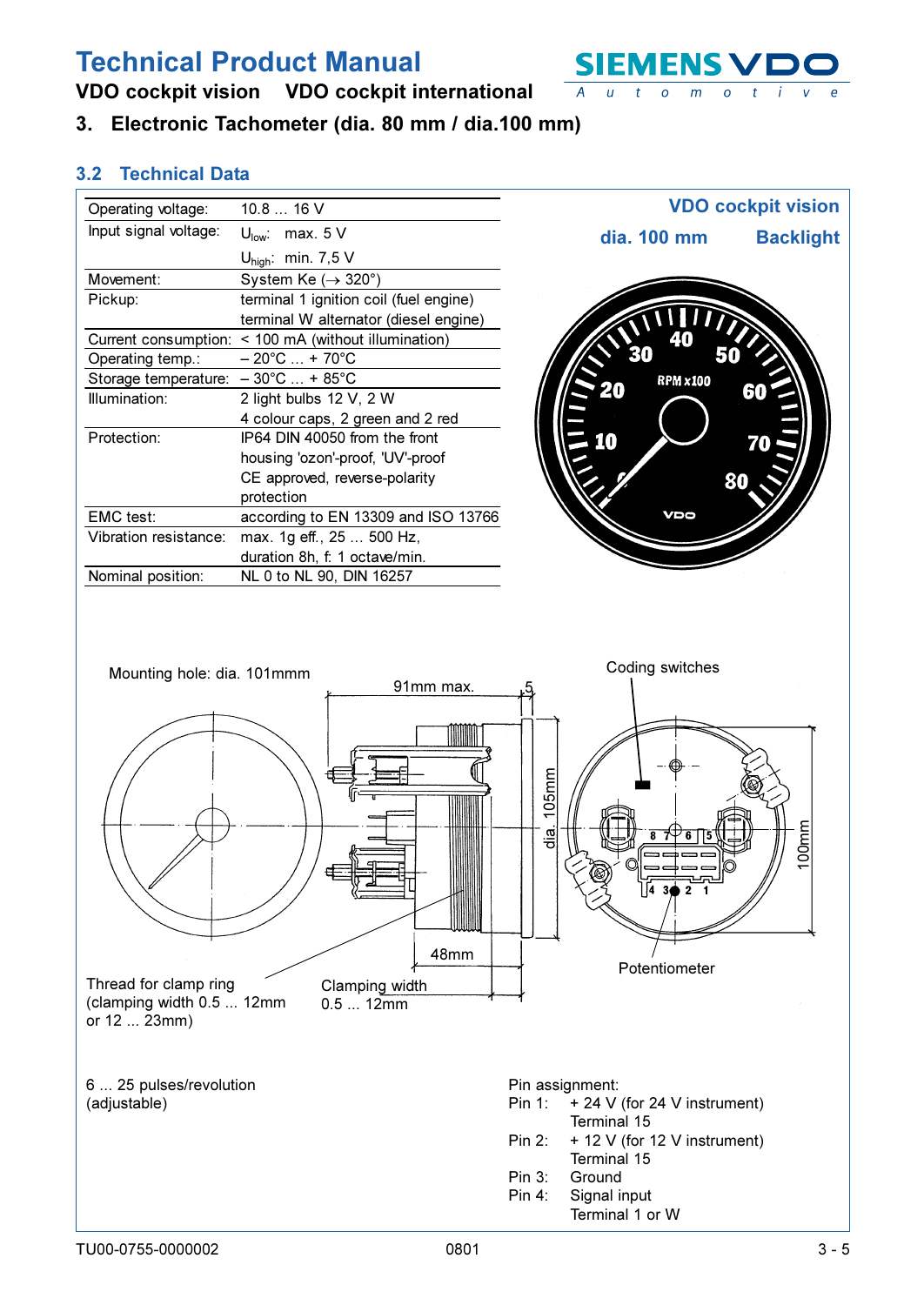**SIEMENS V**  $\overline{A}$  $u$  t  $\circ$  $m$  $\circ$ 

## VDO cockpit vision VDO cockpit international

3. Electronic Tachometer (dia. 80 mm / dia.100 mm)

| Operating voltage:       | 10.8  16 V or 21  32 V                               | <b>VDO cockpit international</b> |                   |
|--------------------------|------------------------------------------------------|----------------------------------|-------------------|
| Input signal voltage:    | $U_{\text{low}}$ : max. $5 \text{ V}$                | dia. 80 mm                       | <b>Floodlight</b> |
|                          | $U_{\text{high}}$ : min. 7,5 V                       |                                  |                   |
| Movement:                | System Ke $(\rightarrow 320^\circ)$                  |                                  |                   |
| Pickup:                  | terminal 1 ignition coil (fuel engine)               |                                  |                   |
|                          | terminal W alternator (diesel engine)                |                                  |                   |
|                          | Current consumption: < 100 mA (without illumination) |                                  |                   |
| Operating temp.:         | $-20^{\circ}$ C  + 70 $^{\circ}$ C                   |                                  |                   |
| Storage temperature:     | $+30^{\circ}$ C  + 85 $^{\circ}$ C                   | <b>RPM</b> × 100                 |                   |
| Illumination:            | 2 light bulbs                                        |                                  |                   |
|                          | 12 V, 2 W or 24 V, 2 W                               | 10                               | 60                |
| Protection:              | IP64 DIN 40050 from the front                        |                                  |                   |
|                          | housing 'ozon'-proof, 'UV'-proof                     | 70                               |                   |
|                          | CE approved, reverse-polarity                        |                                  |                   |
|                          | protection                                           | VDO                              |                   |
| EMC test:                | according to EN 13309 and ISO 13766                  |                                  |                   |
| Vibration resistance:    | max. 1g eff., 25  500 Hz,                            |                                  |                   |
|                          | duration 8h, f: 1 octave/min.                        |                                  |                   |
| Nominal position:        | NL 0 to NL 90, DIN16 257                             |                                  |                   |
|                          |                                                      |                                  |                   |
|                          |                                                      | Coding switches                  |                   |
| Mounting hole: dia. 81mm |                                                      |                                  |                   |

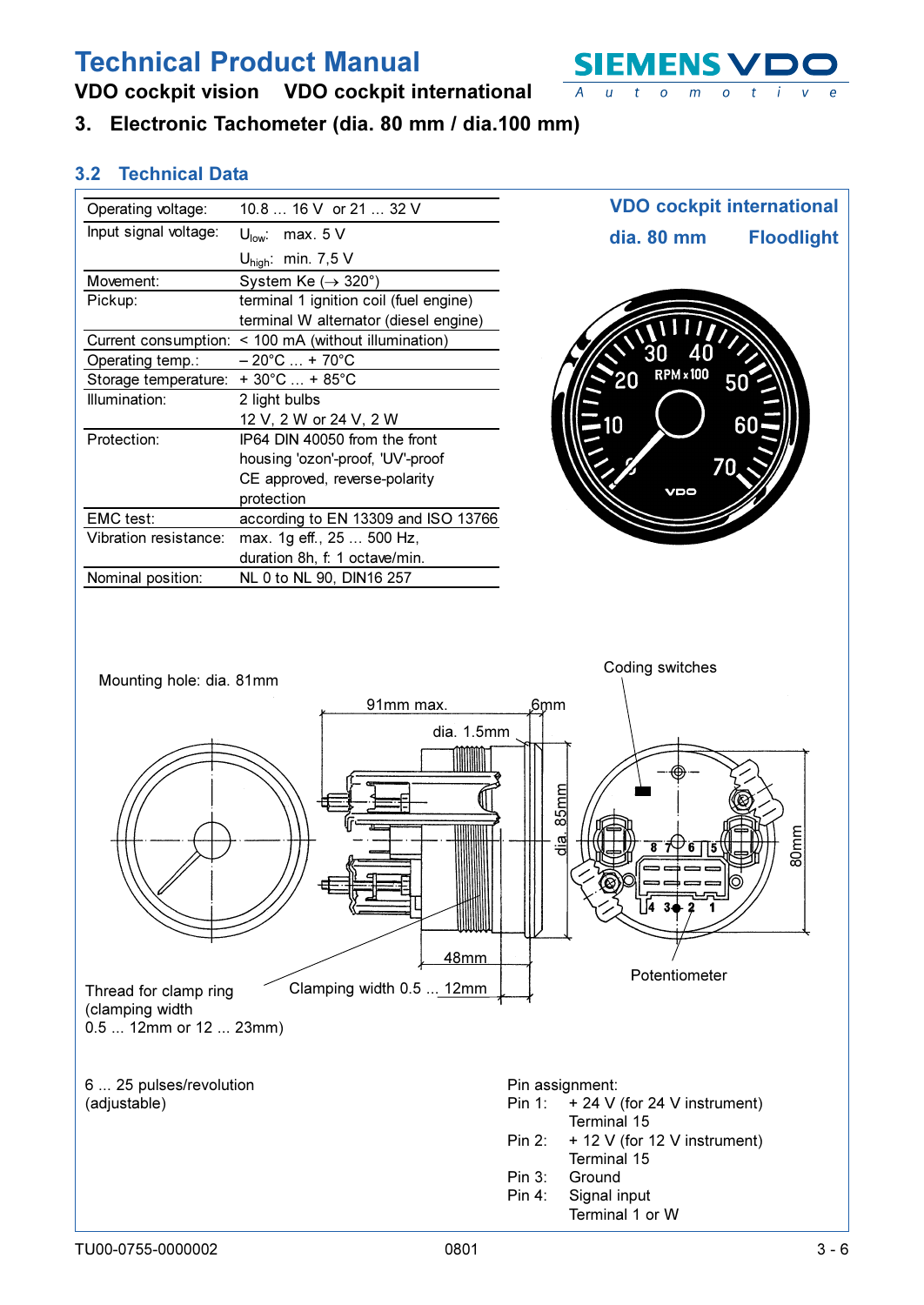VDO cockpit vision VDO cockpit international

3. Electronic Tachometer (dia. 80 mm / dia.100 mm)

| Input signal voltage:<br>$U_{\text{low}}$ : max. 5 V         | dia. 100 mm      | <b>Floodlight</b> |
|--------------------------------------------------------------|------------------|-------------------|
| $U_{\text{high}}$ : min. 7,5 V                               |                  |                   |
| Movement:<br>System Ke $(\rightarrow 320^\circ)$             |                  |                   |
| Pickup:<br>terminal 1 ignition coil (fuel engine)            |                  |                   |
| terminal W alternator (diesel engine)                        |                  |                   |
| < 100 mA (without illumination)<br>Current consumption:      |                  |                   |
| $-20^{\circ}$ C  + 70 $^{\circ}$ C<br>Operating temp.:<br>10 | <b>RPM × 100</b> |                   |
| Storage temperature: - 30°C  + 85°C                          |                  |                   |
| Illumination:<br>2 light bulbs                               |                  |                   |
| 12 V, 2 W or 24 V, 2 W                                       |                  | 25                |
| Protection:<br>IP64 DIN 40050 from the front                 |                  |                   |
| housing 'ozon"-proof, 'UV'-proof                             |                  |                   |
| CE approved, reverse-polarity                                |                  | 30                |
| protection                                                   | VDO              |                   |
| EMC test:<br>according to EN 13309 and ISO 13766             |                  |                   |
| Vibration resistance:<br>max. 1g eff., 25  500 Hz,           |                  |                   |
| duration 8h, f: 1 octave/min.                                |                  |                   |
| Nominal position:<br>NL 0 to NL 90, DIN 16257                |                  |                   |
|                                                              |                  |                   |
|                                                              |                  |                   |



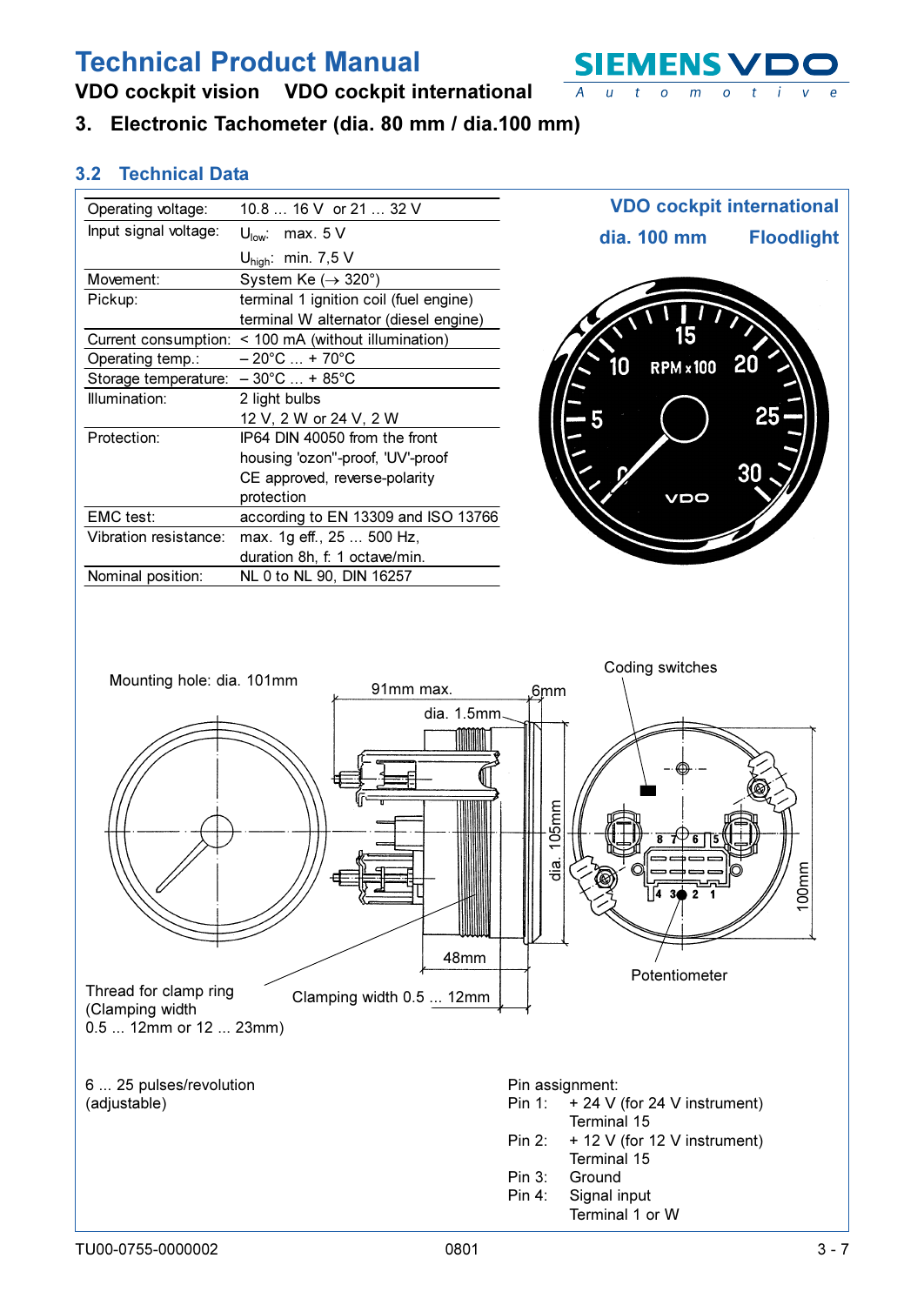

## <span id="page-7-0"></span>VDO cockpit vision VDO cockpit international

## 3. Electronic Tachometer (dia. 80 mm / dia.100 mm)

### 3.3 Pulsing

Tachometer connection: pin 4

On vehicles with petrol engines the signal is obtained at terminal 1 of the ignition coil in the case of conventioal ignition systems (having one coil only) or an additional terminal on special ignition systems. In the case of special ignition systems (such as transistor/coil ignition systems, electronic and fully electronic ignitions) please ask the vehicle manufacturer or the ignition system manufacturer about the correct terminal.





| Alternator |  |
|------------|--|
| ľ          |  |



The ignition must be off and the battery minus connection disconnected when connecting the cable.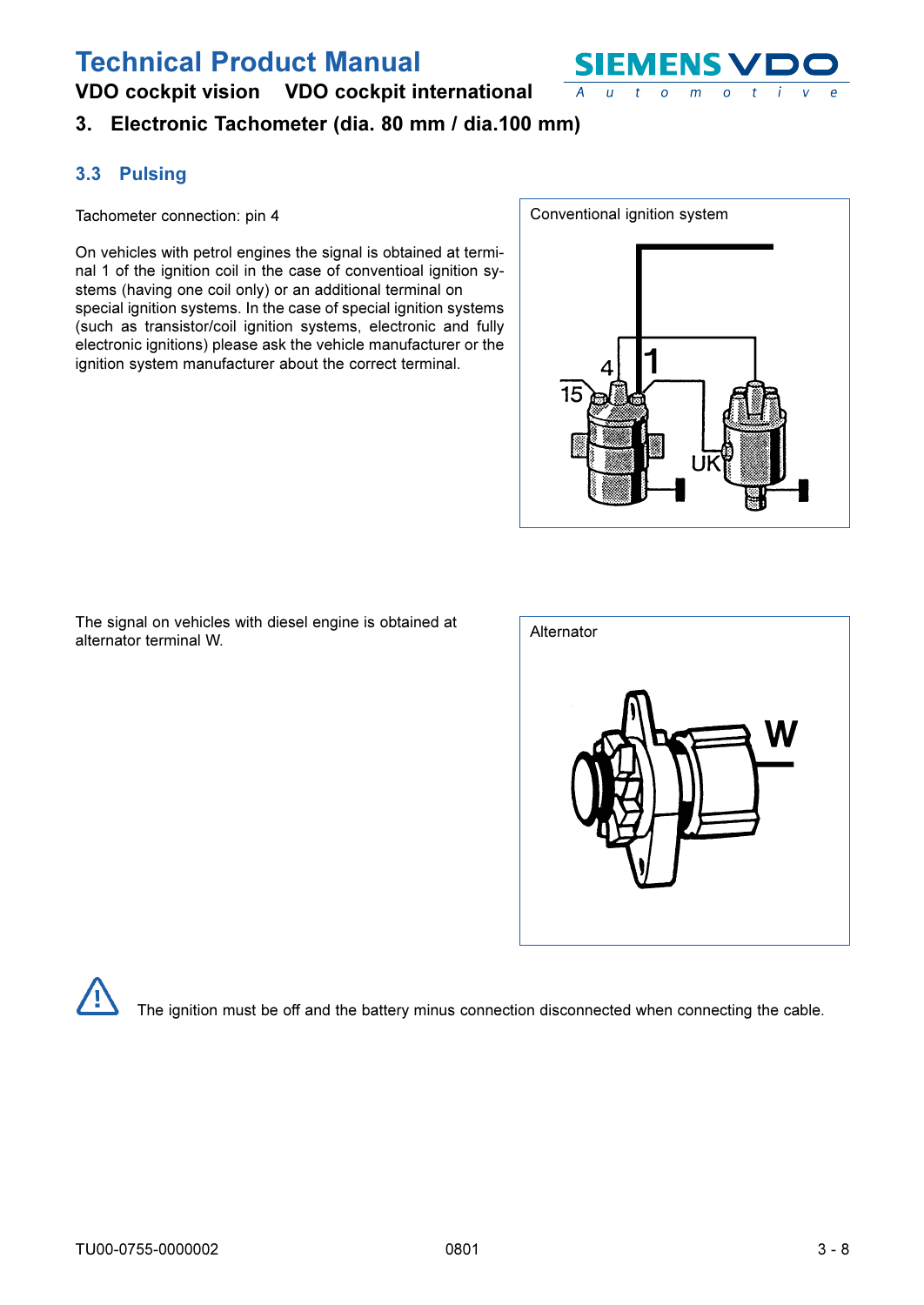

<span id="page-8-0"></span>VDO cockpit vision VDO cockpit international

3. Electronic Tachometer (dia. 80 mm / dia.100 mm)

### 3.4 Wiring Diagram

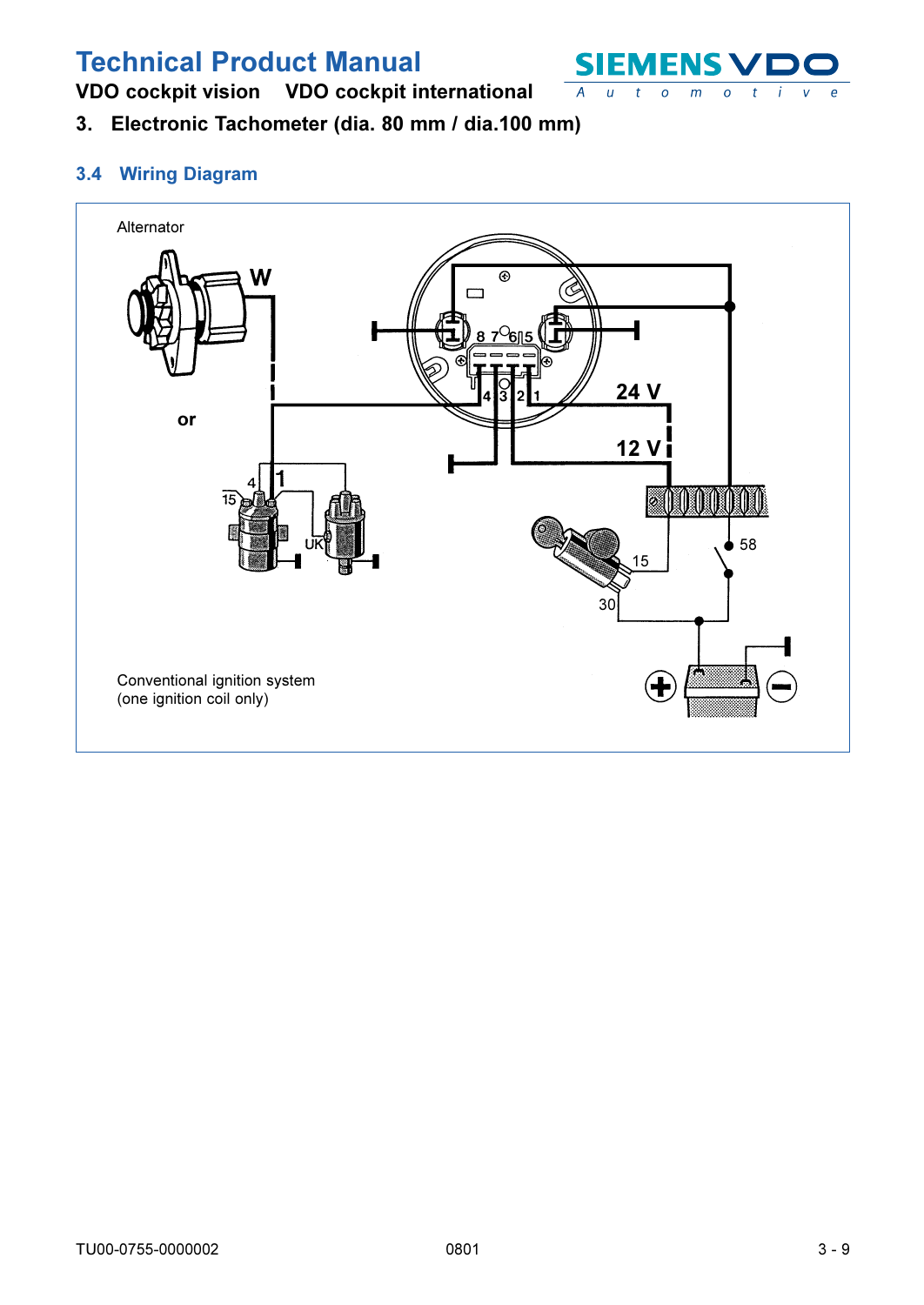

## <span id="page-9-0"></span>VDO cockpit vision VDO cockpit international

## 3. Electronic Tachometer (dia. 80 mm / dia.100 mm)

## 3.5 Setting

### **Petrol engine setting**

For petrol engines (4, 5, 6 or 8 cylinders) and connection to terminal 1 (only one ignition coil) either only use the coding switches for setting or use the coding switches (coarse setting) and use the potentiometer (fine adjustment: see page 3 - 13) for setting.

Possible settings per coding table.

#### **Coding table**

|                 |     |     | Petrol engine, terminal 1 (one ignition coil) |        | Only coding switches                                                      | Coding switches and<br>potentiometer |
|-----------------|-----|-----|-----------------------------------------------|--------|---------------------------------------------------------------------------|--------------------------------------|
| Coding switches |     |     | Cylinders                                     | Stroke | Do not change the<br>potentiometer setting!<br>Changing the potentiometer | Use a reference<br>tachometer        |
|                 | 2   | 3   |                                               |        | setting will cause wrong<br>readings.                                     | to set the potentiometer             |
| on              | off | off | 4                                             | 4      | x                                                                         |                                      |
| on              | off | off | 5                                             | 4      |                                                                           | x                                    |
| on              | off | on  | 6                                             | 4      | X                                                                         |                                      |
| on              | on  | off | 8                                             | 4      | x                                                                         |                                      |

The adjustment must be made by two people, one of them adjusting the instrument, the other one using the  $\blacktriangledown$ hand-held tachometer (reference tachometer), see page 3 -13.

Example: on, off, off (4 cylinders, four-stroke)

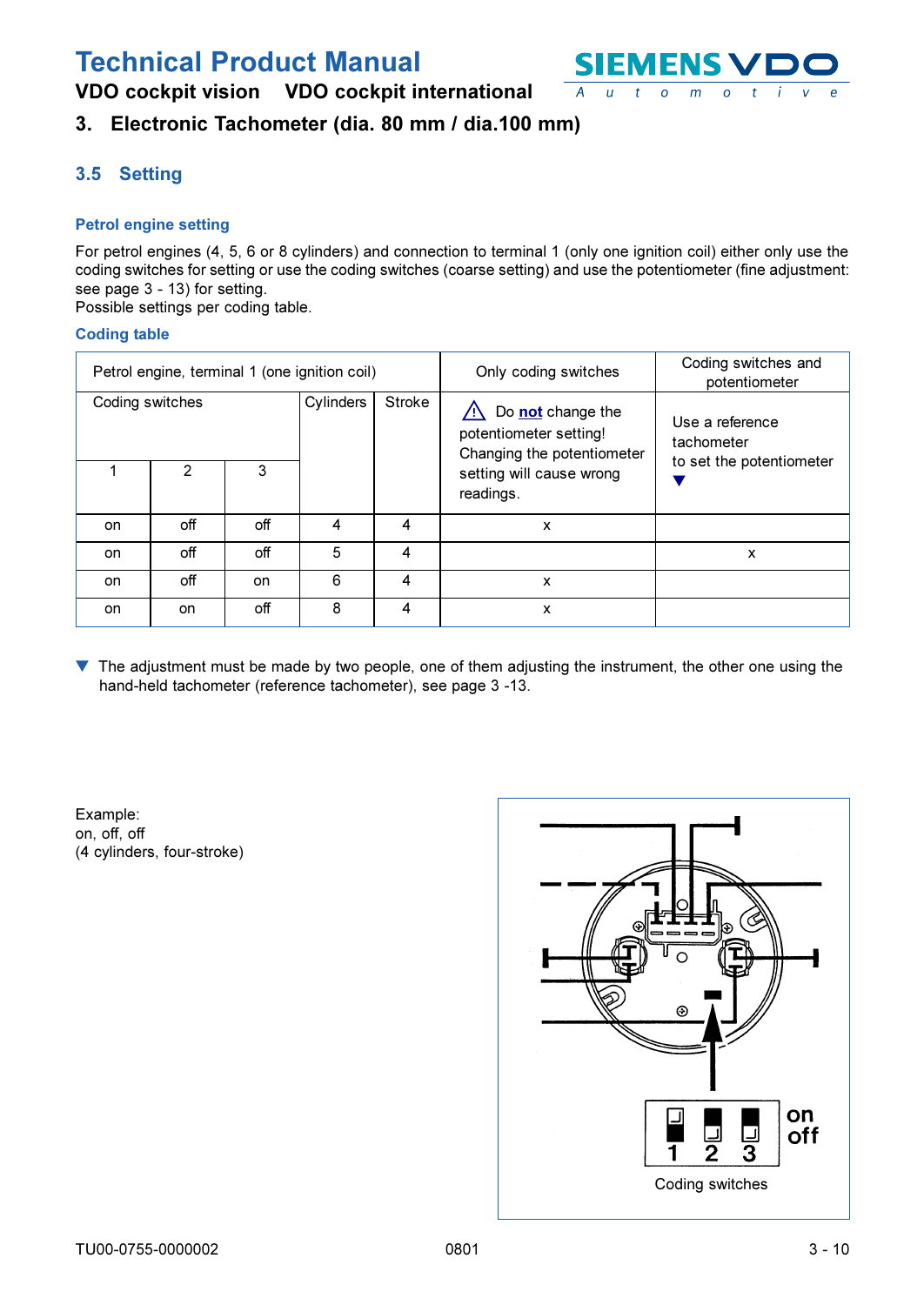VDO cockpit vision VDO cockpit international



## 3. Electronic Tachometer (dia. 80 mm / dia.100 mm)

### 3.5 Setting

#### **Diesel engine setting**

For the diesel engine and connection to terminal W of the alternator use the coding switches (coarse setting) and the potentiometer (fine adjustment: see page 3 - 13) for setting.

Set the coding switches per coding table if the pulse ratio (pulses at the terminal W output of the alternator for one engine revolution) is known.

#### **Coding table**

|          | Diesel engine, terminal W |              |            |          |                       |          |           |                                                   |
|----------|---------------------------|--------------|------------|----------|-----------------------|----------|-----------|---------------------------------------------------|
| Switches |                           |              | <b>RPM</b> |          |                       |          |           |                                                   |
| 1        | $\overline{2}$            | $\mathbf{3}$ | 3000       | 4000     | 6000                  | 7000     | 8000      | 65<br>O<br>----<br>O                              |
| off      | off                       | off          | $8 - 12$   | $6-9$    | $8 - 12$              | $7 - 10$ | $6-9$     | $\circledcirc$                                    |
| off      | off                       | on           | $12 - 17$  | $9 - 13$ | $12 - 17$             | $10-15$  | $9 - 13$  |                                                   |
| off      | on                        | $_{\rm off}$ | $17 - 25$  | 13-20    | $17 - 24$             | $14-21$  | $12 - 18$ | on                                                |
|          |                           |              |            |          | Pulses per revolution |          |           | off<br>لــا<br>3<br><u>لىا</u><br>Coding switches |

Example: off, off, off (at 6000 RPM 10 pulses per revolution).

Make the fine adjustment with the potentiometer (see page 3 - 13).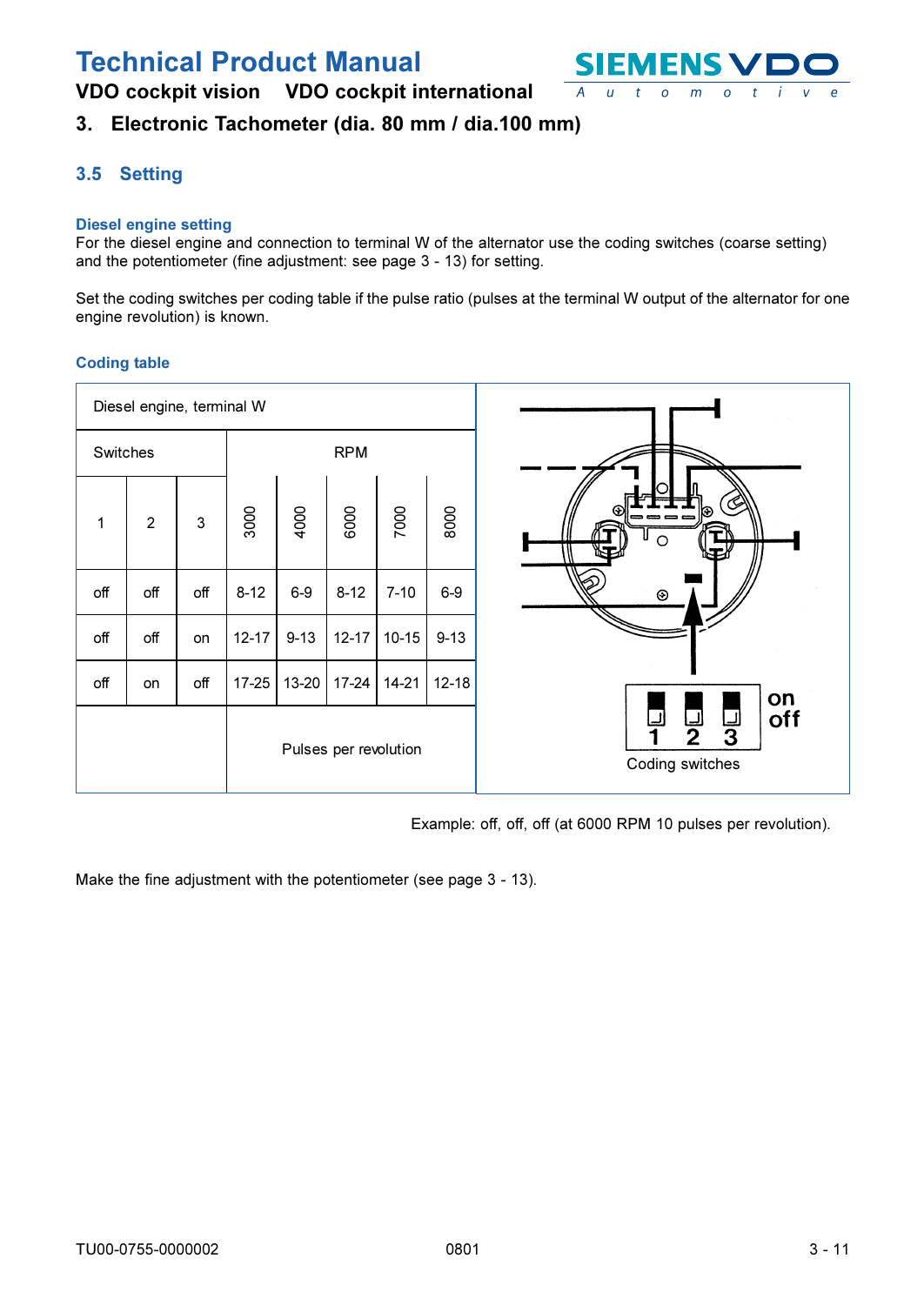VDO cockpit vision VDO cockpit international



## 3. Electronic Tachometer (dia. 80 mm / dia.100 mm)

### 3.5 Setting

#### **Diesel engine setting**

The following formula can be used to calculate an unknown pulse ratio, which is then set as described on page 3 - 11.



Set the coding switches to 'off, off, off' first if the number of alternator pole pairs is not known. Make the fine adjustment with the potentiometer.

Select a different coding switches position and the potentiometer if the indication cannot be matched to the reference instrument indication.

Calculate the pulse ratio as follows if the frequency (Hz) is know, and not the pulse ratio:

| $Hz \times 60$ sec.<br>full scale speed | = pulses/revolution |
|-----------------------------------------|---------------------|
|-----------------------------------------|---------------------|

#### Example 1733 Hz:

Fxample:

1733 x 60  $= 12.99 = 13$  pulses/revolution 8000

Formula for frequency (Hz):

<u>pulses/revolution x full scale speed</u>  $=$  Hz  $60$  sec.

$$
\frac{13 \times 8000}{60} = 1733 \text{ Hz}
$$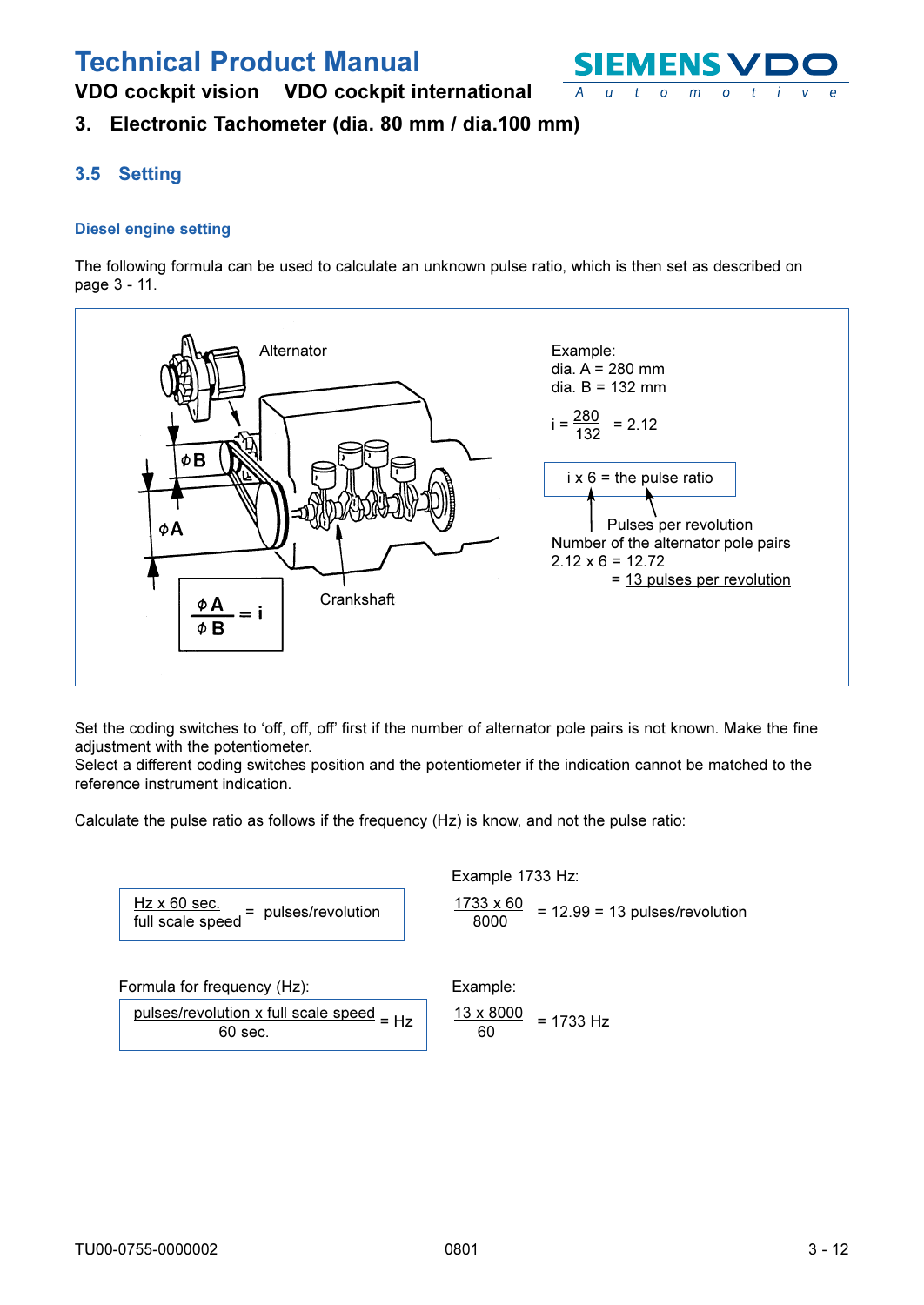

## VDO cockpit vision VDO cockpit international

3. Electronic Tachometer (dia. 80 mm / dia.100 mm)

### 3.5 Setting

#### Fine adjustment with potentiometer

The fine adjustment using the potentiometer is only possible between 30% and 100% of the indicating range. Use a reference tachometer (hand-held tachometer) to compare the speed indications.

The adjustment must be made by two people, one of them adjusting the instrument, the other one using the hand-held tachometer.

Measure the engine speed at the crankshaft stub of the engine.

Be very careful! Do not wear loose clothing!



Adjust potentiometer with an insulated screwdriver to the speed indication of the hand-held tachometer.

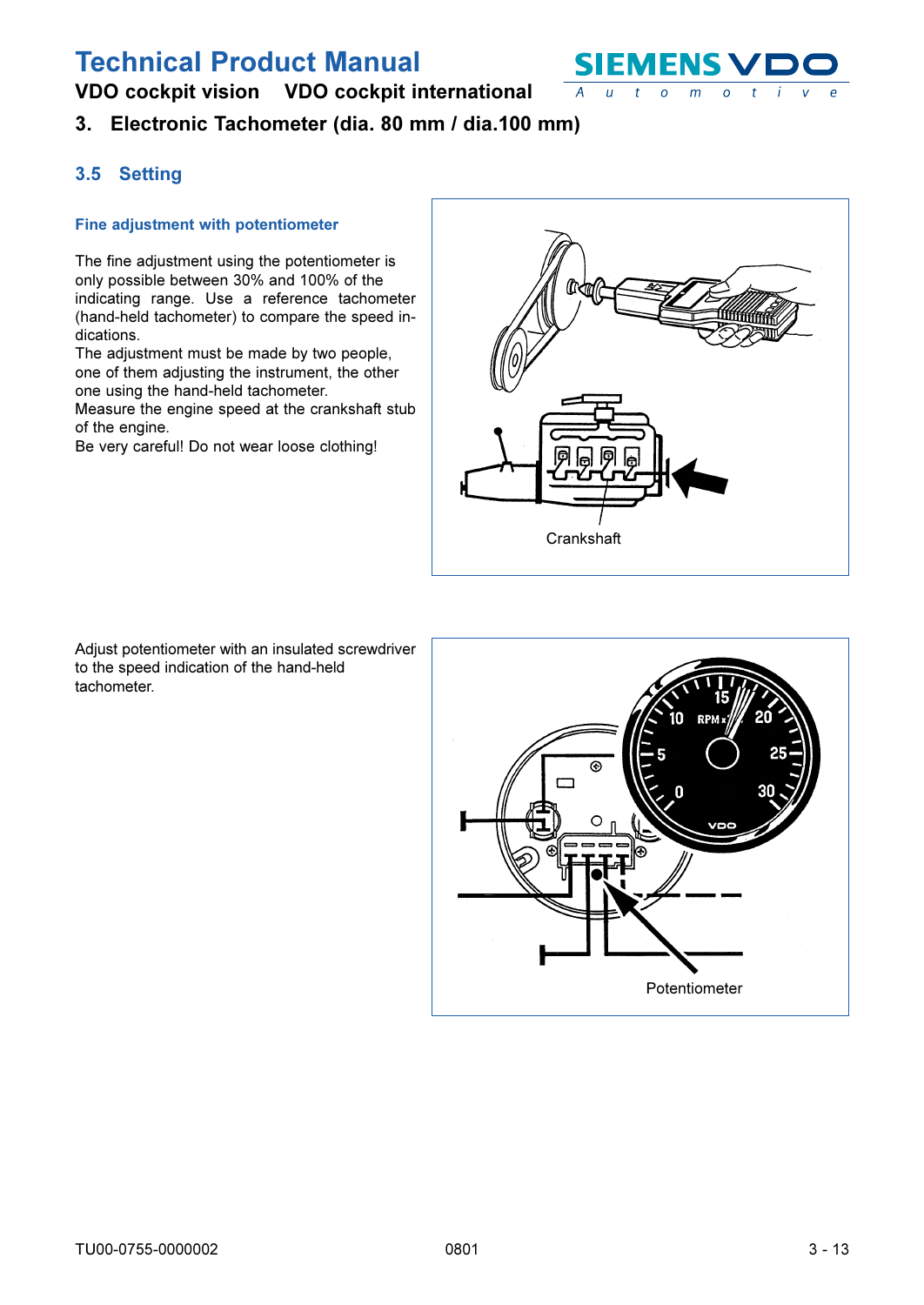

<span id="page-13-0"></span>VDO cockpit vision VDO cockpit international

## 3. Electronic Tachometer (dia. 80 mm / dia.100 mm)

#### **Testing Instructions**  $3.6$

**Test accessories** 

- Power supply  $1x$
- Test cable No. 1 contained in test cables kit<br>Measuring cable 1x12-019-101-001  $1x$
- $1x$
- $1x$ Frequency generator
- Ammeter  $1x$

#### **Connector pin allocation**

|  |         |  | Pin $1 + 24V$ (for 24 V instrument)<br>Pin $2 + 12V$ (for 12 V instrument) |
|--|---------|--|----------------------------------------------------------------------------|
|  | 5 6 7 8 |  | Pin 3 Ground<br>Pin 4 Engine speed signal input                            |

### **Test circuit diagram**

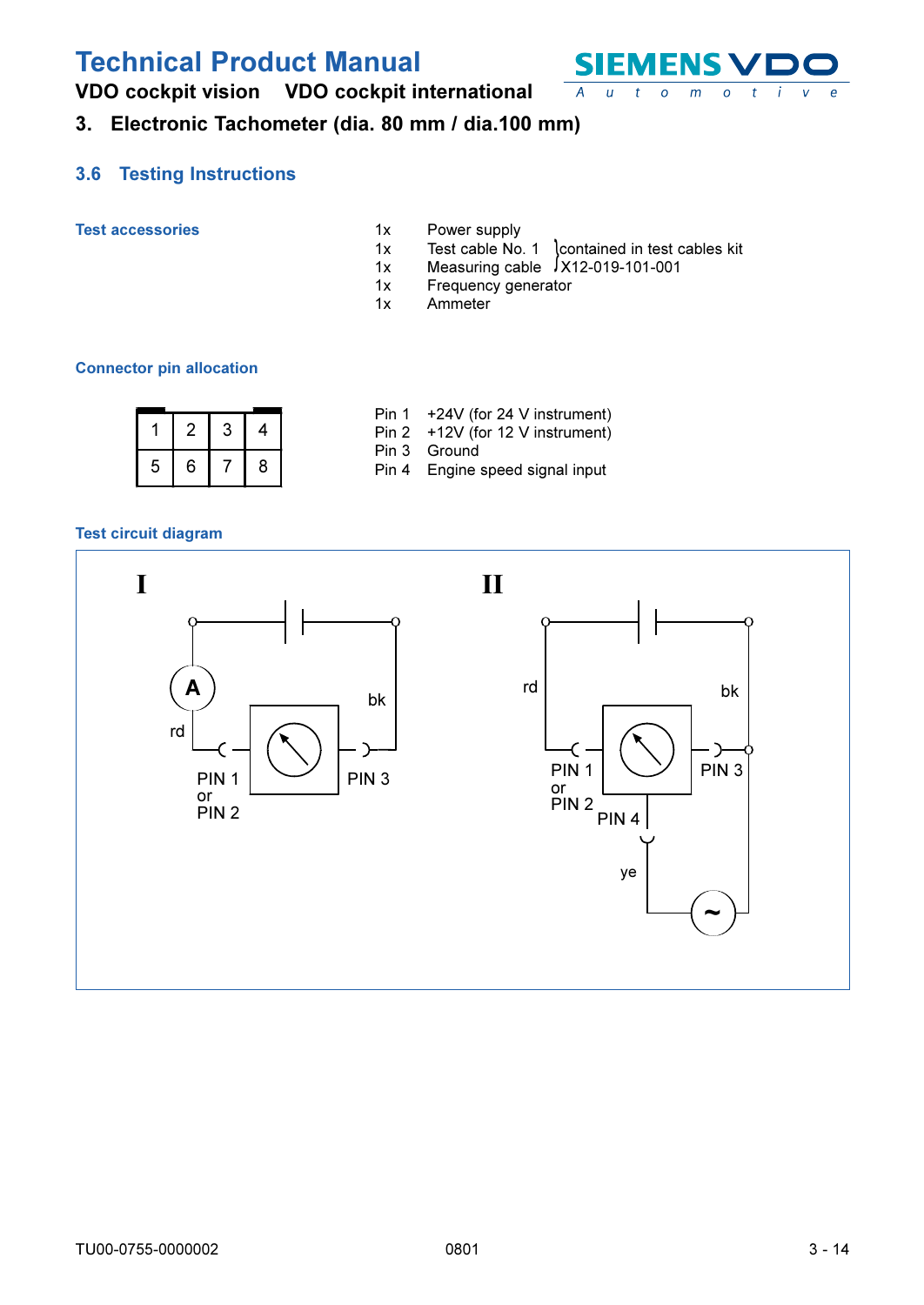

VDO cockpit vision VDO cockpit international

## 3. Electronic Tachometer (dia. 80 mm / dia.100 mm)

### **3.6 Testing Instructions**

#### **Test method description**

| Basic setting: | 12 V instruments                                                | $\mathbf{m}$ | 14V $\pm$ 0.2V |
|----------------|-----------------------------------------------------------------|--------------|----------------|
|                | 24 V instruments                                                | $\mathbf{m}$ | $28V \pm 0.4V$ |
|                | Set coding switches (at back of instrument) 1-on, 2-off, 3-off. |              |                |

#### **Current consumption measurement**

Connect the instrument per test circuit diagram I with test cable No. 1.

| Value range: | 12 V instruments | $\lambda$    | $I = 69 \pm 10$ mA |
|--------------|------------------|--------------|--------------------|
|              | 24 V instruments | $\mathbf{m}$ | l = 78 ± 10 mA     |

#### **Pointer position check**

#### a) Check of zero position

Connect the instrument per test circuit diagram I with test cable No. 1.

Switch operating voltage on and check pointer deviation. The allowed deviation is ± 2 angular degrees.

#### b) Check of full range position

Connect the instrument per test circuit diagram II with test cable No. 1.

Connect a square wave signal with a frequency corresponding to full range to pin 4. The amplitude shall be at least 10 V.

| <b>Engine speed range</b> | <b>Frequency</b> | <b>Tolerance</b> |
|---------------------------|------------------|------------------|
| 3000 RPM                  | $100$ Hz         | $± 75$ RPM       |
| 4000 RPM                  | 133 Hz           | $±$ 100 RPM      |
| 6000 RPM                  | 200 Hz           | $±$ 150 RPM      |
| 7000 RPM                  | 233 Hz           | $±$ 175 RPM      |
| 8000 RPM                  | 267 Hz           | $±$ 200 RPM      |
| 10000 RPM                 | 333 Hz           | $±$ 250 RPM      |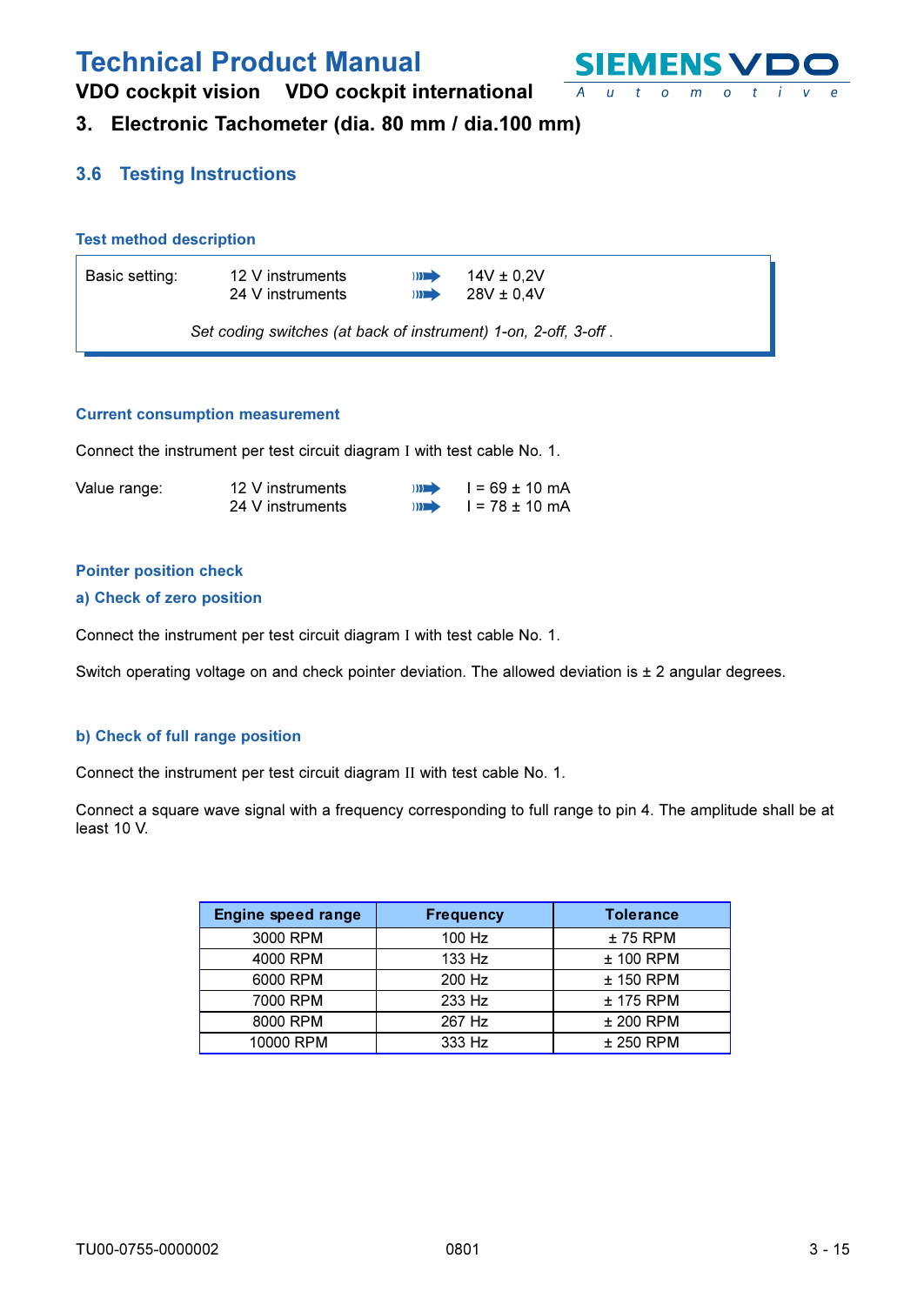<span id="page-15-0"></span>VDO cockpit vision VDO cockpit international

## 3. Electronic Tachometer (dia. 80 mm / dia.100 mm)

### 3.7 Instruments Survey

### VDO cockpit vision (Backlight) dia. 80 mm / dia. 100 mm

Part No.  $333 - 015 -$ ...

| Dial                      |                  |                   |          |
|---------------------------|------------------|-------------------|----------|
| Range                     | Imprint          | Special feature   | Part No. |
| $07000$ min <sup>-1</sup> | <b>RPM x 100</b> | 12 V, dia. 80 mm  | 001K     |
| $08000 min^{-1}$          | <b>RPM x 100</b> | 12 V, dia. 100 mm | 005G     |
|                           |                  |                   |          |
|                           |                  |                   |          |
|                           |                  |                   |          |
|                           |                  |                   |          |
|                           |                  |                   |          |
|                           |                  |                   |          |
|                           |                  |                   |          |
|                           |                  |                   |          |
|                           |                  |                   |          |
|                           |                  |                   |          |
|                           |                  |                   |          |
|                           |                  |                   |          |
|                           |                  |                   |          |
|                           |                  |                   |          |
|                           |                  |                   |          |
|                           |                  |                   |          |
|                           |                  |                   |          |
|                           |                  |                   |          |